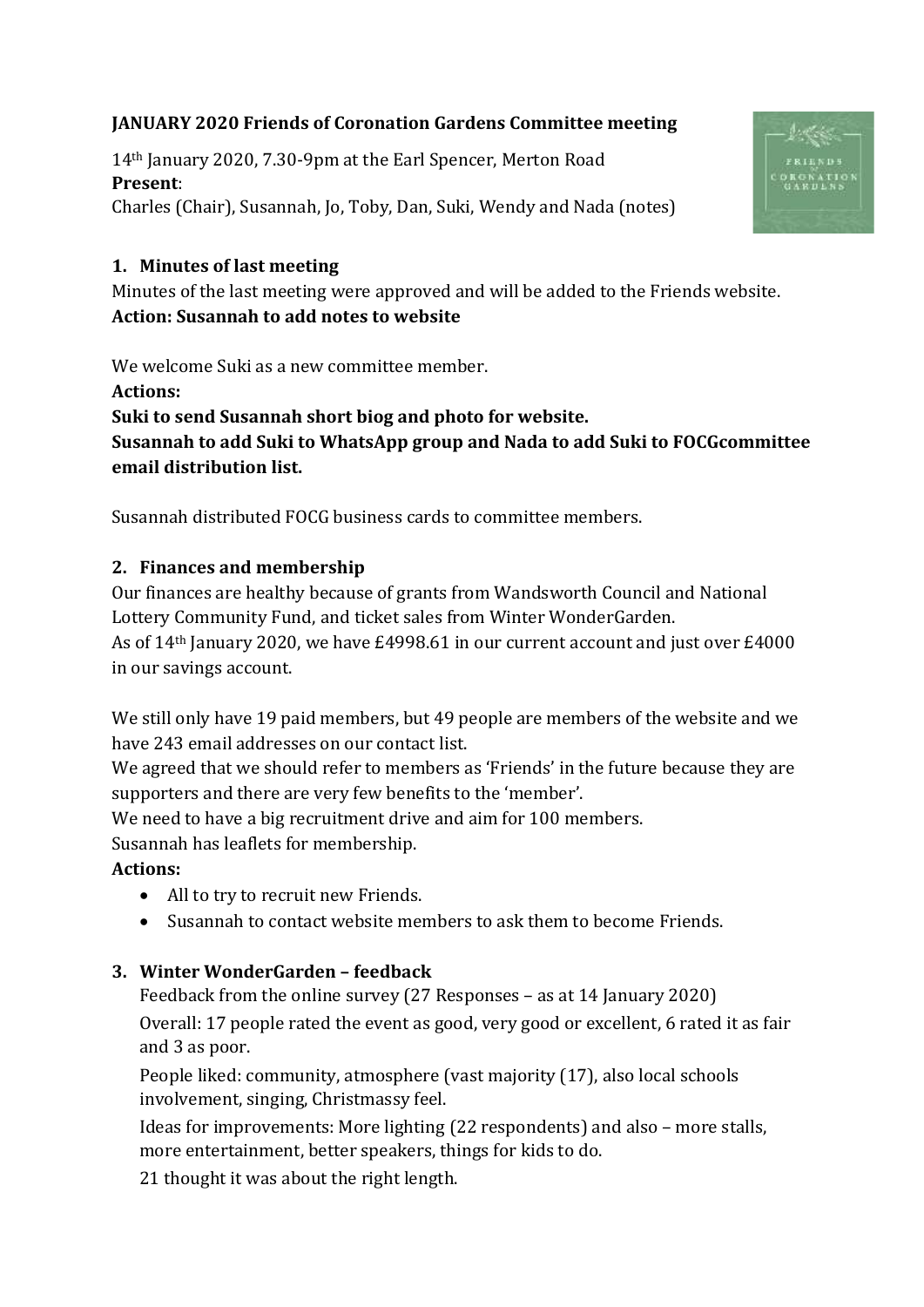Plans for changes for this year:

- Start an hour earlier
- More lighting more power sources
- Hire proper gazebos with professionals to erect and remove.
- Singing for longer, communal singing, background music between performances.
- Rethinking the raffle
- More stalls Include more local organisations eg Ambulance, safer neighbourhood team.
- Better sound system.
- More volunteers
- Increase ticket price slightly (to £4) investigate family tickets.
- We need to find sponsors for the event now as we will not have grant funding.

Charles proposed a vote of thanks to Susannah for all the organisation.

## **4. Feedback from Enable**

## **a) Water supply**

The committee expressed disappointment at the slow progress in obtaining a water supply for the gardens. Suki reported that there is a leak. **Actions:**

- **Charles to chase Council and Thames Water about the leak**
- **Susannah to contact Marina about possibility of water butts (Charles reported that the Nursery building has no downpipe), and whether the proposed works might be an opportunity to investigate the water supply.**
- **Suki volunteered to monitor flooding.**

### **b) Planting**

**Action: Susannah to contact Marina about timetable for wildflower planting.**

### **c) Herb garden area**

**Action: Susannah to contact Marina about the timeline for the work to see whether she can run the Easter Egg hunt this year.**

### **d) Brightside**

Charles circulated the latest Brightside featuring Friends groups. **Action: Susannah to contact Amy at Enable about the next issue**

### **e) Notices and notice board**

Suki reported that she had talked to a Council worker who takes down notices attached to the railings, and that this person had never heard of Enable.

**Action: Susannah to contact Marina about the situation with respect to our notices attached to railings and if they will be removed by the Council.**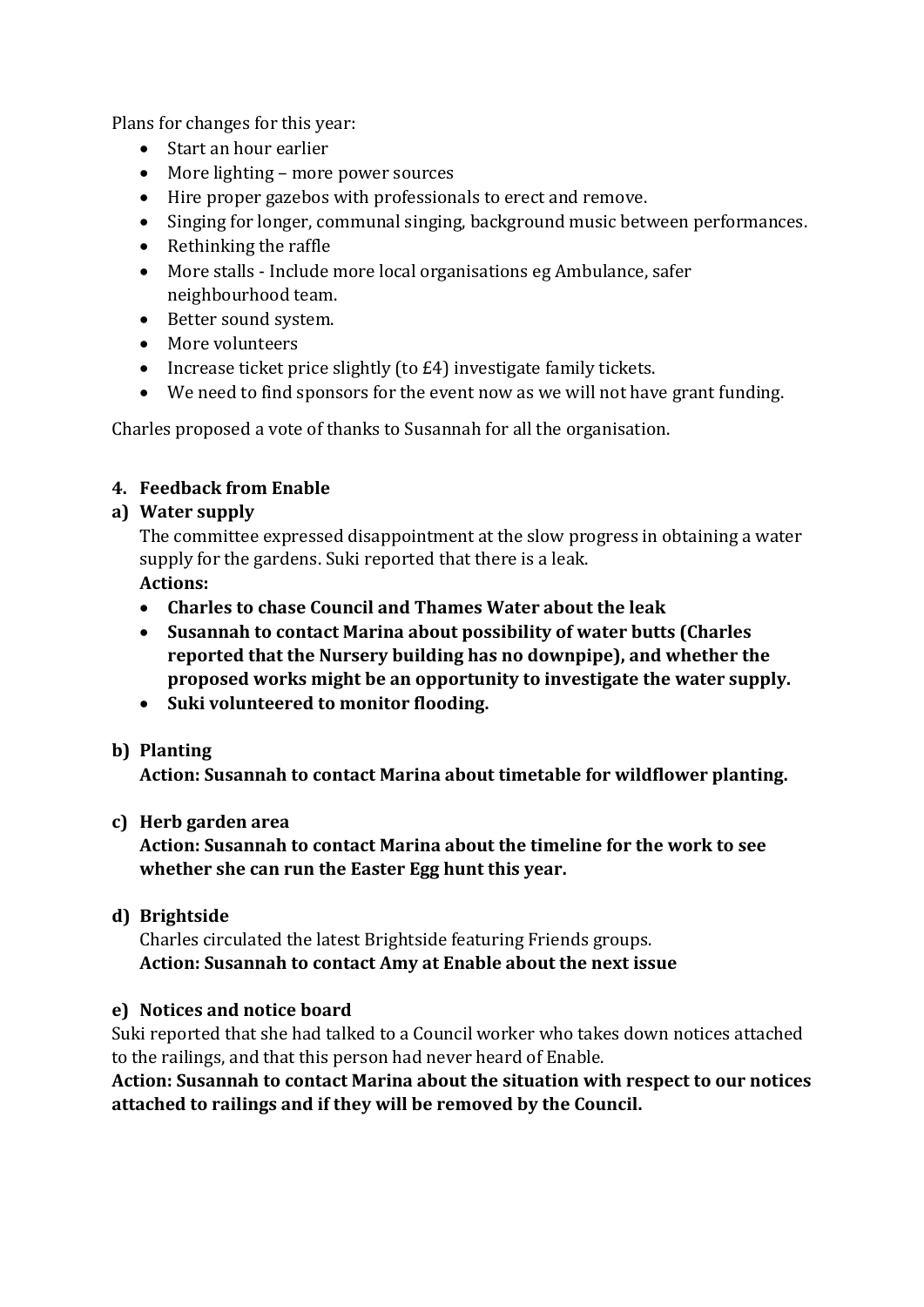Marina is planning a bid to the Wandsworth Grant Fund to enable Friends groups to purchase notice boards.

## **Action: Charles to circulate answers to her questions ASAP.**

# **f) Antisocial behaviour**

Committee members reported that antisocial behaviour is still as issue especially at the Pirbright Road entrance.

Suggestions to discuss with Enable:

- More 'aggressive' signage, eg warnings, mention of CCTV
- Motion-sensitive lighting.
- Better litter collection (eg under bushes).

## **Action: Charles to write to Met Police copying in local councillors.**

## **Action: Dan to organise a 'big clean' session with volunteers in the Spring.**

### **5. Planning for 2020**

We have certain commitments for our funders which include:

- Three events for Wandsworth Grant Fund (nature walk, which can be combined with planting, Easter Egg Hunt (see above) and summer event
- Working with schools and other community groups around nature and history plus summer event for National Lottery Fund.

### **Ideas for summer event – 4th July 2020**

- Afternoon tea for older people (Susannah has contacted Southfields Academy about doing to the tea and two residential homes, Suki suggested contacting local churches and charities).
- Art competition for local schools 100 pieces to be displayed at event and winner to feature on interpretation board.
- Open park with people bringing picnics.
- Music World Heart Beat?
- Entertainment maybe from circus performer.
- Dog assault course.
- Donations asked for (we need to raise some money to pay for the 2021 event if we want one).

### **Actions**

### **Susannah to lead event organising group with Jo and Wendy All to provide ideas to Susannah.**

# 6. **Locking the gates**

The committee were not happy with progress of the trial, and the lack of communication with Enable.

When the gates are fixed – which we assume to be  $16<sup>th</sup>$  January we need clarification from Enable:

• New padlocks etc will be provided.